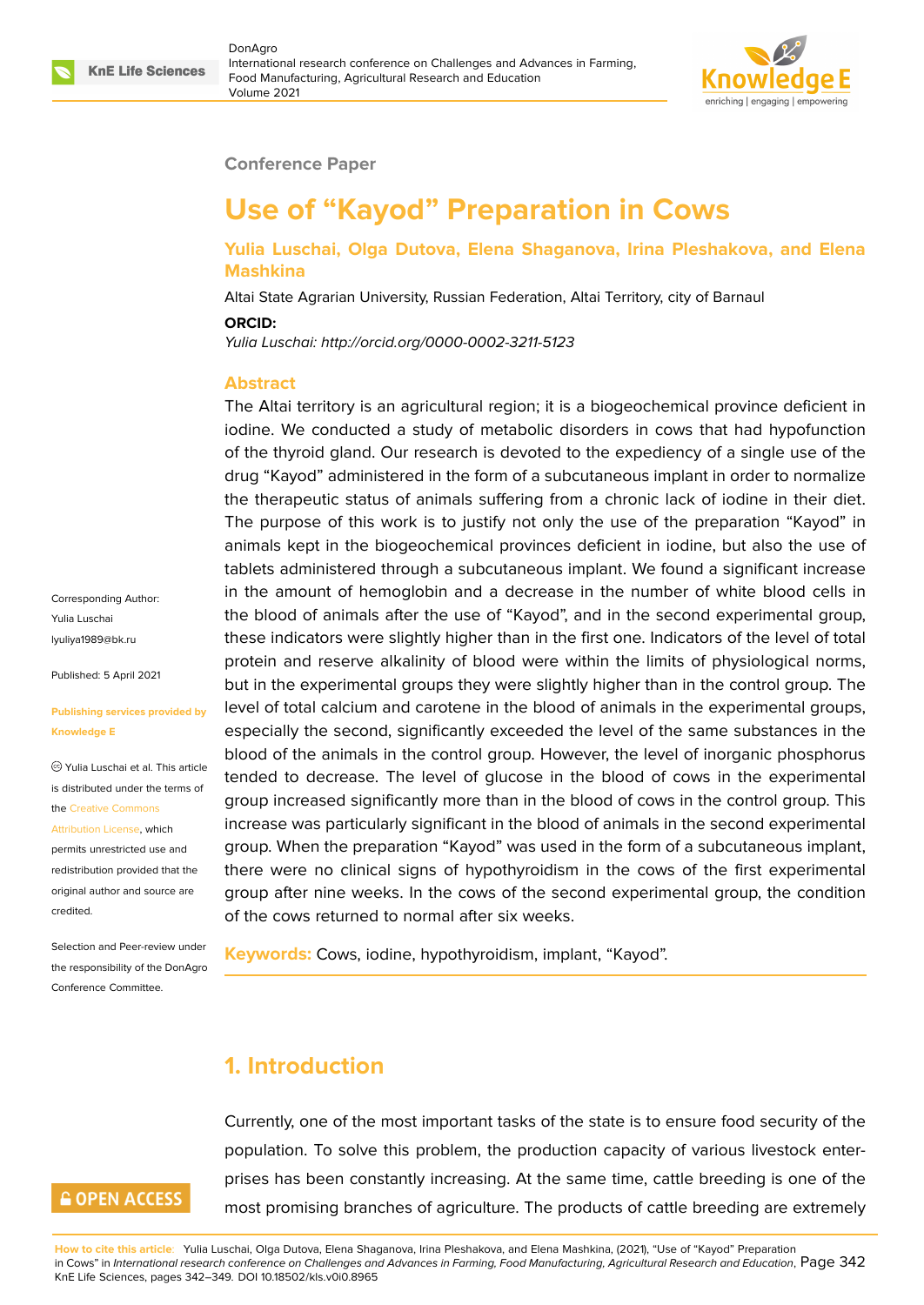diverse, in addition, they are consumed almost completely. The most important are meat and milk, but cattle skins and even manure can be useful too. Due to high need-satisfying properties of meat, beef occupies one of the leading positions in food products. Milk and dairy products are included in the daily consumer basket of citizens of the Russian Federation because of their high taste and dietary qualities.

Thus, it is important to constantly increase the quantity and quality of products obtained from cattle. However, simply increasing the number of livestock in this situation is not enough. It is necessary to draw attention of veterinary specialists to the production intensification increasing the producing capacity and reproduction of cows.

To solve this problem, first of all, it is necessary to organize proper and complete feeding of cows, especially during pregnancy and lactation. Full-fledged feeding of pregnant cows is the key to proper intrauterine development of calves, formation of a healthy highly productive stock of young animals. Efficient and scientifically based feeding of lactating animals makes it possible not only to get the highest quality products, but also to maintain high productivity of the cow for a longer period [1, 2]. In addition, it should be noted that an unbalanced diet, especially low in micro- and macronutrients, leads to the development of various pathologies, which without proper correction can cause the death of animals [3–5].

The Altai territory is an agricultural region and it is a biogeochemical province deficient in iodine. The soil, water and, consequently, plants of the Altai territory contain a low amount of iodine. Thus, the diet of c[ow](#page-6-0)[s](#page-6-1) is not balanced in terms of this mineral substance content [6, 7]. Animals do not get it as much as is necessary with food and water, which leads to two scenarios: the development of endemic goiter or the use of mineral fertilizers to compensate for the lack of iodine [8, 9]. However, the fact that iodine has a high v[ola](#page-6-2)[til](#page-6-3)ity should be borne in mind. Therefore, during the manufacture of various forms of feed, during their storage and transportation, it either volatilizes, or enters into a chemical reaction with other contained mi[ne](#page-6-4)r[al](#page-7-0) substances and passes into forms that are not digested by the cattle organism [10–12]. The same part of the iodine contained in feedings, which eventually gets into the stomach of the animal, under the influence of gastric juice passes into a molecular form and is not absorbed by the organism [13]. Thus, the use of feed additives contai[nin](#page-7-1)g [io](#page-7-2)dine is not an effective method of solving the existing problem [14, 15].

Based on the above observations, we concluded that it is necessary to study in detail the correction [of](#page-7-3) iodine deficiency by subcutaneous administration of "Kayod" tablets. To avoid the effect of gastric juice on [the](#page-7-4) [io](#page-7-5)dine contained in the tablets, we used "Kayod" tablets administered as a subcutaneous implant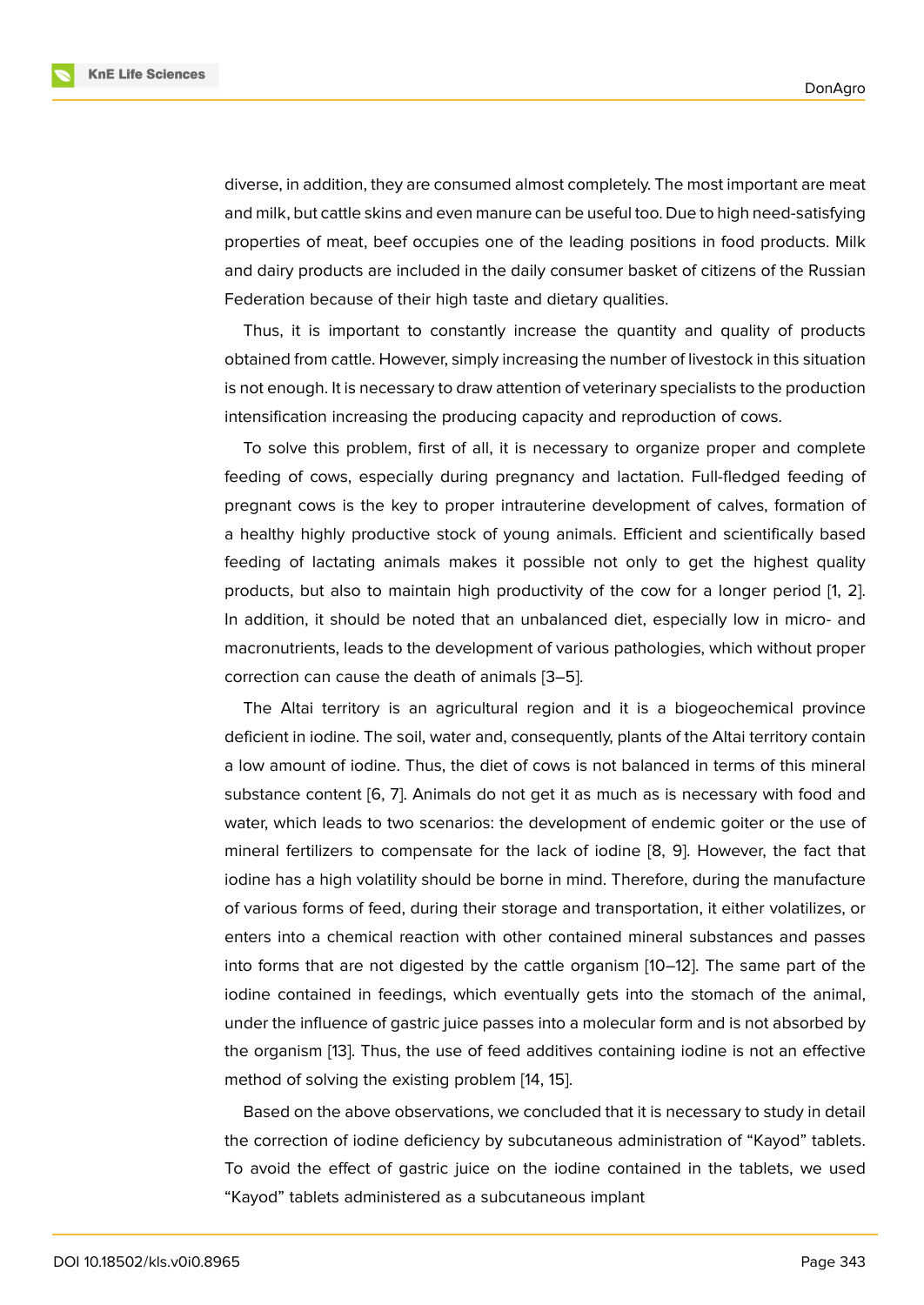**KnE Life Sciences** 



In the process, we studied metabolic disorders in cows that had hypofunction of the thyroid gland. With this in mind, we analyzed the endemic status of the territory where the Prigorodnoye instructional farm is located, which is the experimental base of the Altai State Agrarian University. In addition, the metabolism in cows was of interest, which was studied in a comparative aspect for healthy animals and those suffering from hypofunction of the thyroid gland.

Our research is devoted to the expediency of a single use of the drug "Kayod" in the form of a subcutaneous implant in order to normalize the therapeutic status of animals that suffer from a chronic lack of iodine in their diet.

## **2. Methods and Equipment**

We conducted our research in 2019 – 2020 on the basis of the Prigorodnoye instructional farm located at 44, Novosibirskaya street, Barnaul, Altai territory, Russian Federation. Instructional farm is a unit of Altai State Agrarian University, it is used for conducting experimental research and practical training with students of the Faculty of Veterinary Medicine.

30 black-and-white cows were selected for the experiment. The selection was based on age, number of lactation (the third year of lactation), live weight of cows, volume of milk yield, as well as the presence of similar signs of hypofunction of the thyroid gland. All the animals were in the second half of pregnancy at the start of the study. Three groups of 10 animal units each were formed. At the start of the experiment, all animals received a basic diet consisting of 5 kg of meadow hay, 12 kg of corn silage, 3 kg of wheat straw, 2 kg of wheat stock feed and 80 g of table salt per day. As a result of the analysis of the diet, we found that the animals have a significant deficiency in the diet of iodine (0.8 mg per animal unit per day, which is 15% of the norm). The scheme of the experimental study can be found in detail in table 01.

| Name of animal group | Number of<br>animals in group | Conditions for conducting the experiment                                                       |
|----------------------|-------------------------------|------------------------------------------------------------------------------------------------|
| Experimental group 1 | 10                            | Basic diet with implantation subcutaneously of 2<br>tablets "Kayod" (6 mg of potassium iodide) |
| Experimental group 2 | 10                            | Basic diet with implantation subcutaneously of 3<br>tablets "Kayod" (9 mg of potassium iodide) |
| Control group        | 10                            | Basic diet                                                                                     |

TABLE 1: Scheme of the experimental study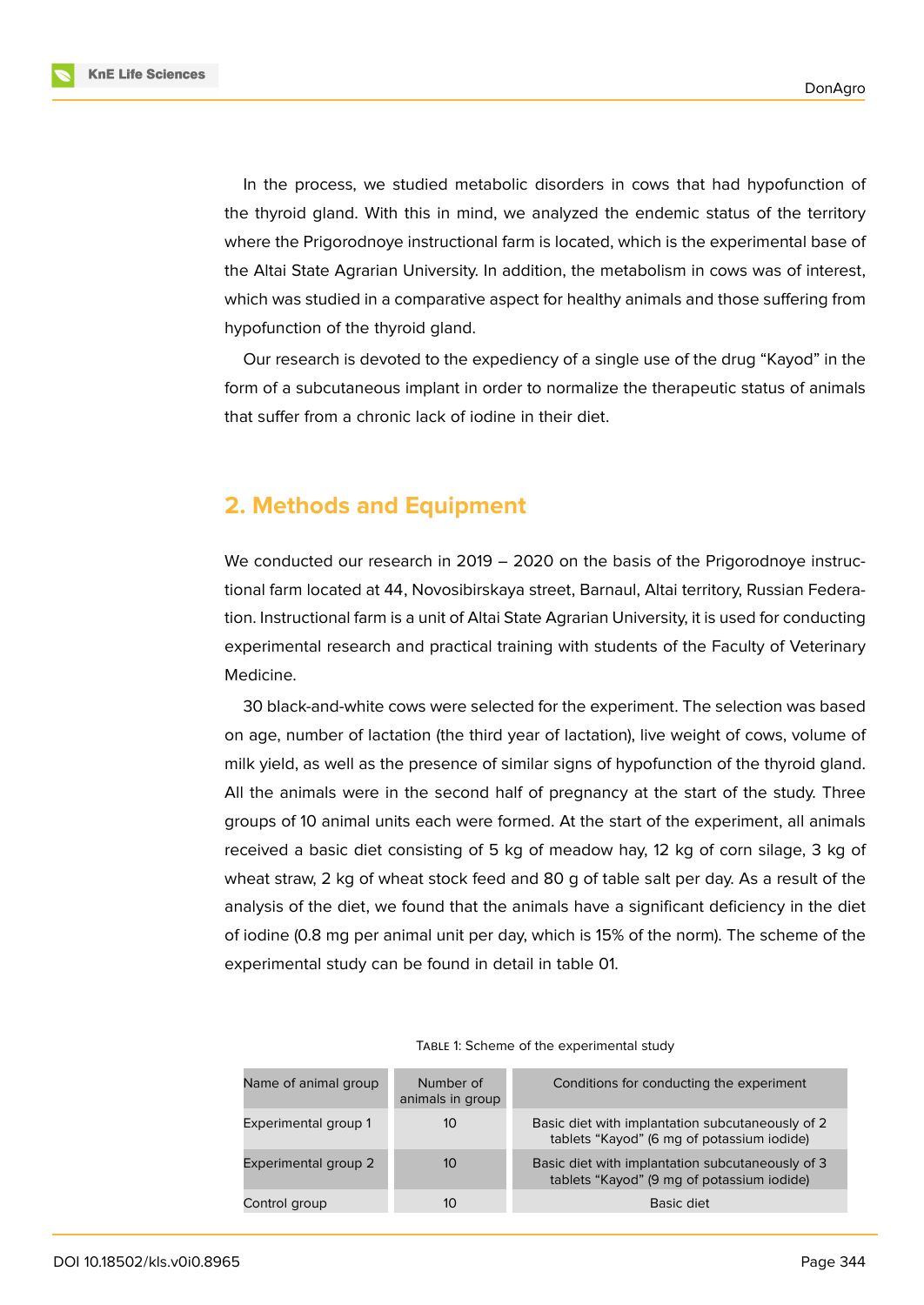**KnE Life Sciences** 



The preparation "Kayod" is tablets containing 3 mg of potassium iodide, stabilized with Sodium hydrocarbonate, therefore resistant. The method of subcutaneous implantation corresponded to the recommendations of innovation proposal No. 242 by Dutova O. G., the tablets were implanted at the level of the middle of the shoulder blade in the upper third of the neck, 15 cm from its edge. Wool was removed from a skin section 6\*5 cm in size. Then it was wiped with 70% ethanol solution. A small piece of rubber tube was placed on the scalpel in such a way that the cutting part 2.5 cm long remained free. This is necessary to limit the size of the puncture of the skin. The size of the scalpel should be chosen so that its width is 2 mm larger than the diameter of the tablet. This is done considering the elasticity of the skin. Then a skin puncture was performed with a scalpel prepared in this way in a vertical direction, which then served as a hole for subcutaneous implantation of the "Kayod" tablet.

The technique of performing the puncture is as follows: with the thumb, index, and middle fingers of the left hand one should slightly pull the skin of the animal so that its folds form a kind of pocket. Then you need to pierce the skin with a scalpel with a sharp movement. With the index finger of the right hand, a tablet should be inserted into the resulting puncture, while continuing to hold the skin fold with the left hand. The tablet should be inserted as deep as possible. Then for 40-45 seconds it is necessary to approximate and close the edges of the puncture. It should be noted that no additional disinfection of the implantation site is required, since the drug "Kayod" is an active antiseptic.

In the course of work, experimental animals' blood tests were performed. They determined total protein (refractometric method), total calcium (complex-metric method), inorganic phosphorus (with Vanadate-molybdenum reagent in protein-free blood filtrate), alkaline blood reserve (in double flasks by diffusion method), carotene (photocolorimetric method). In addition, the content of iodine in feed was determined using brilliant green (Kapustina Yu.A. et al., 2009). Clinical examination of animals, auscultation, palpation and percussion were performed

### **3. Results**

The combination of clinical examination and palpation revealed the symptoms characteristic of hypothyroidism of iodine intake insufficiency. The results of the study can be found in table 02.

Thus, we see that the lack of iodine results in the skin and coat condition. There was dullness of the coat, lack of gloss, it was ruffled. In the facial part of the skull, the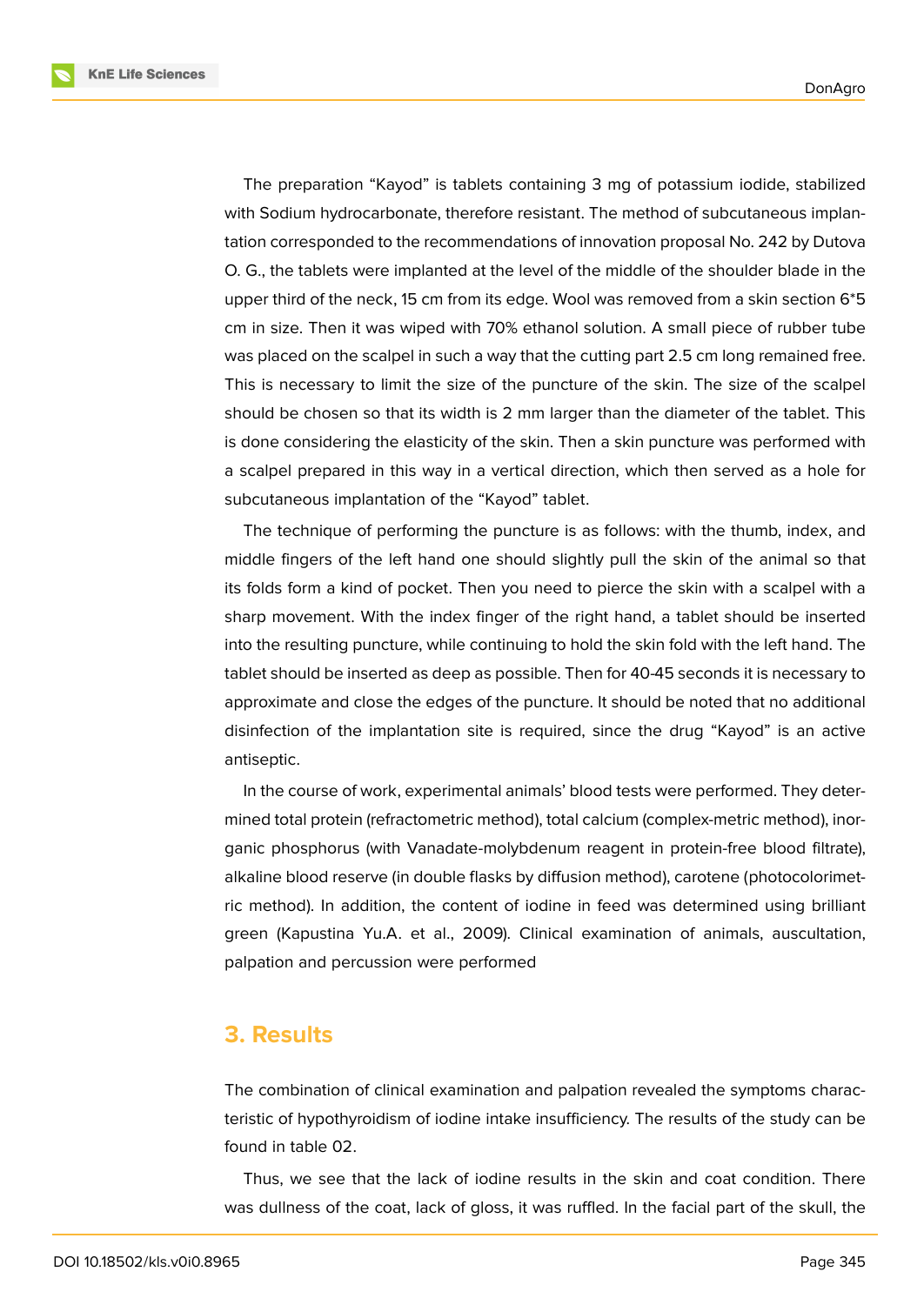| Non-specific symptoms on the skin                         | Number of animals |
|-----------------------------------------------------------|-------------------|
| Dryness Folding Dandruff                                  | 26 12 11          |
| Non-specific symptoms on the coat                         | Number of animals |
| <b>Ruffled Dullness Alopecias Curl</b>                    | 16 17 10 10       |
| Specific symptoms                                         | Number of animals |
| Myxedema Increasing size of thyroid gland<br>Fringe, mane | 20 14 20          |

TABLE 2: Indicators of clinical examination of cows, n=30

appearance of hair tortuosity was observed. The wool is held in the hair follicles poorly, is easily pulled out with your fingers. Skin turgor is significantly reduced.

Areas of alopecia were noted on the neck, the lower chest, and the sacro-lumbar region of the back. In two animals, the skin in these places is hyperkeratinized, there are keratinized crust and scab formation.

In addition, taking into account the physiological state of the studied animals (pregnancy), we conducted a clinical examination of the musculoskeletal system. Three animals had last rib retraction, twelve – softening or resorption of the last tail vertebrae.

In the study of heart rate, respiratory movements, rumination, body temperature, there were no significant deviations from normal physiological parameters.

During the experimental part of the research, we found a significant increase in the amount of hemoglobin and a decrease in the number of white blood cells in the blood of animals after the use of the preparation "Kayod", and in the second experimental group, these indicators are slightly higher than in the first one. Indicators of the level of total protein and reserve alkalinity of blood were within the limits of physiological norms, but in the experimental groups they were slightly higher than in the control group.

The level of total calcium and carotene in the blood of animals of the experimental groups, especially the second, significantly exceeded the level of the same substances in the blood of animals of the control group. The level of inorganic phosphorus, on the contrary, tended to decrease. The level of glucose in the blood of cows in the experimental group increased significantly more actively than in the blood of cows in the control group. This increase was especially significant in the blood of animals of the second experimental group.

It should also be noted that when using the drug "Kayod" as a subcutaneous implant, there were no clinical signs of hypothyroidism in cows of the first experimental group after 9 weeks. In cows of the second experimental group, the organism condition returned to normal after six weeks.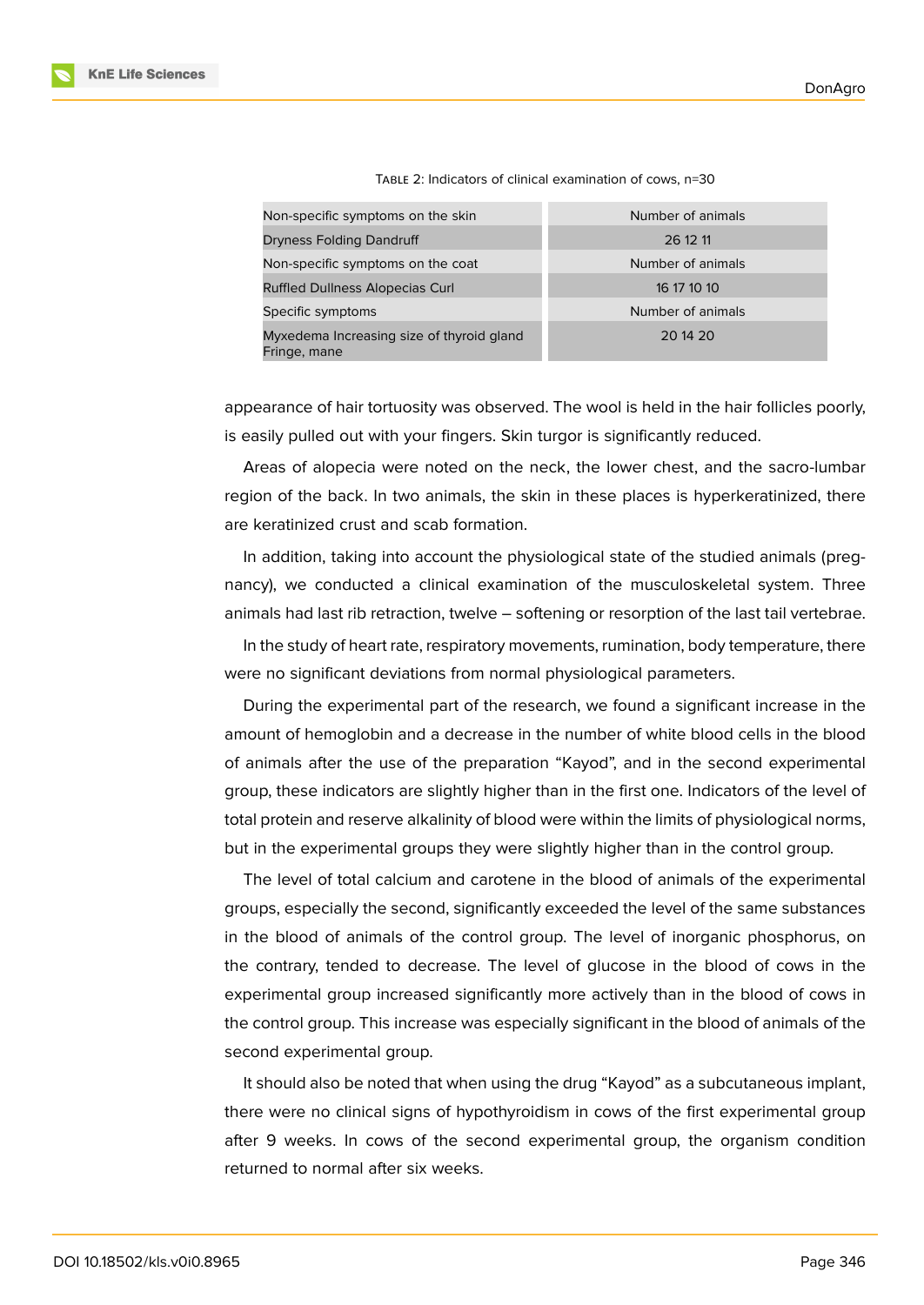

## **4. Conclusion**

As a result of the work we have made the following conclusions:

- A lack of iodine in the animal's diet is the fundamental reason of hypothyroidism. This situation occurs when animals are kept in biogeochemical provinces deficient in iodine, which include the Altai territory. Hypodynamia is a concomitant factor in the development of the disease, which is observed in cattle with stable system keeping.
- During pregnancy and lactation, the organism is most susceptible to the development of hypothyroidism since certain resources of the body are spent on the formation of a healthy fetus. However, with chronic iodine deficiency, there is a danger of developing hypothyroidism not only in the pregnant female, but also in the fetus.
- Lack of iodine is quite easy to diagnose. In cows clinical signs of hypothyroidism are very specific, they can include dry skin and coat, curly hair, myxedema, alopecia, an increase in the size of the thyroid gland. When diagnosing an important role is played by assessment of the biogeochemical status of the area, analysis of the diet of animals.
- The use of "Kayod" tablets in the form of subcutaneous implants for the prevention and treatment of iodine deficiency in cattle is justified for cattle farms. The drug is of low cost and high efficiency, which was proved during the experiment.
- Developed by O.G. Dutova and introduced in 1999 the method of subcutaneous implantation of tablets in cattle is simple and convenient. Its implementation does not require special equipment, and its effectiveness is clinically obvious.

Thus, it is worth mentioning that the lack of iodine is a serious threat to livestock. The productivity and reproduction of cows and the period of their economic use are reduced. This is especially important for the Altai territory, which is a biogeochemical province deficient in iodine. To increase the efficiency of agricultural production, it is necessary to constantly pay serious attention to the intensification of production processes through the introduction of innovative technologies for the treatment and prevention of animal diseases.

Our understanding is that the use of the drug "Kayod" administered in the form of subcutaneous implants has undeniable advantages over other methods of correcting pathology. The drug has a low market value, its use does not require any special equipment. Subcutaneous implantation does not cause complications in animals and is not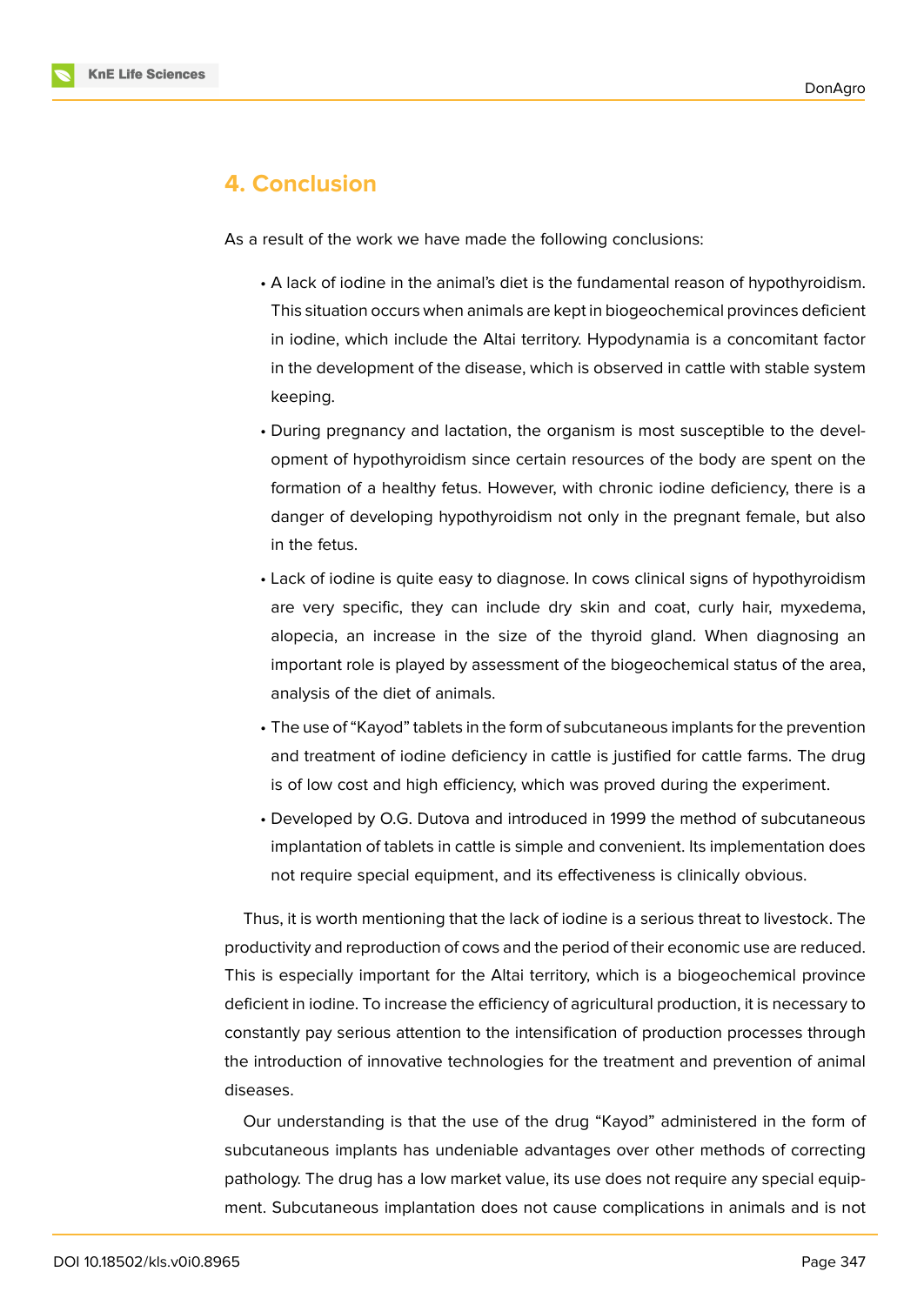

contraindicative for pregnant and lactating animals. Tablets have a rational composition, so the substances contained in them are completely absorbed by the body. In addition, thanks to the original innovative form of application as subcutaneous implants, the drug is not subjected to negative effects of aggressive environment of the gastrointestinal tract, respectively, its effectiveness is not reduced.

## **Conflict of Interest**

The authors have no conflicts of interest.

### **References**

- [1] Bitueva, E. B., Zhamsaranova, S. D. and Antipova, L. V. (2007). Evaluation of the Effectiveness of Using Iodine-Containing Biologically Active Additives to Food in the Experiment. *Questions of Nutrition,* vol. 25 (2), pp. 57-59.
- [2] Zhamsaranova, S. D., Anudar, D. and Ryabusheva, A.V. (2011). Evaluation of the Endocrine Status of Experimental Animals when Introducing a Complex Containing Bound Forms of Iodine and Selenium against the Background of Experimental Hypothyroidism. *Microelements in Medicine,* vol. 28 (3-4), pp. 70-72.
- <span id="page-6-0"></span>[3] Kapustina, Y. A. and Zhamsaranova, S. D. (2009). Evaluation of Functional State of the Thyroid Gland in an Experiment. *Bulletin of the East Siberian Scientific Center of the Siberian Branch of the Russian Academy of Medical Sciences*, vol. 2, issue 66, pp. 106-108.
- [4] Kovzov, V. V. (1998). Treatment of Calves with Enzootic Goiter, with Correction of the Immune Status. *Scientific Notes of the Educational Institution Vitebsk Order of the Badge of Honor State Academy of Veterinary Medicine*, vol. 43 (1), pp. 42-45.
- <span id="page-6-1"></span>[5] Mikhailichenko, V. Y. and Vasilianskaia, O. V. (2013). Pathophysiological Aspects of Hypothyroidism in the Experiment. *General Pathology and Pathological Physiology*, vol. 53 (3), pp. 58-62.
- <span id="page-6-2"></span>[6] Abusuev, S. A. (2002). Iodine Deficiency and Hypothyroidism in Dagestan. In *Materials of the Scientific Conference "Topical Issues of Thyroid Diseases"*. Moscow: *publishing house Mediasfera*
- <span id="page-6-3"></span>[7] Baimatov, V. N., Ismagilova, E. R. and Vasiaev, V. A. (2005). The Health Status of Cattle in the Zone of the Biogeochemical Province. *Veterinary Science*, vol. 32 (1), pp. 42-45.
- <span id="page-6-4"></span>[8] Blagosklonnaya, Y. V. (2007). *Endocrinology.* Saint Petersburg: SpetsLit.